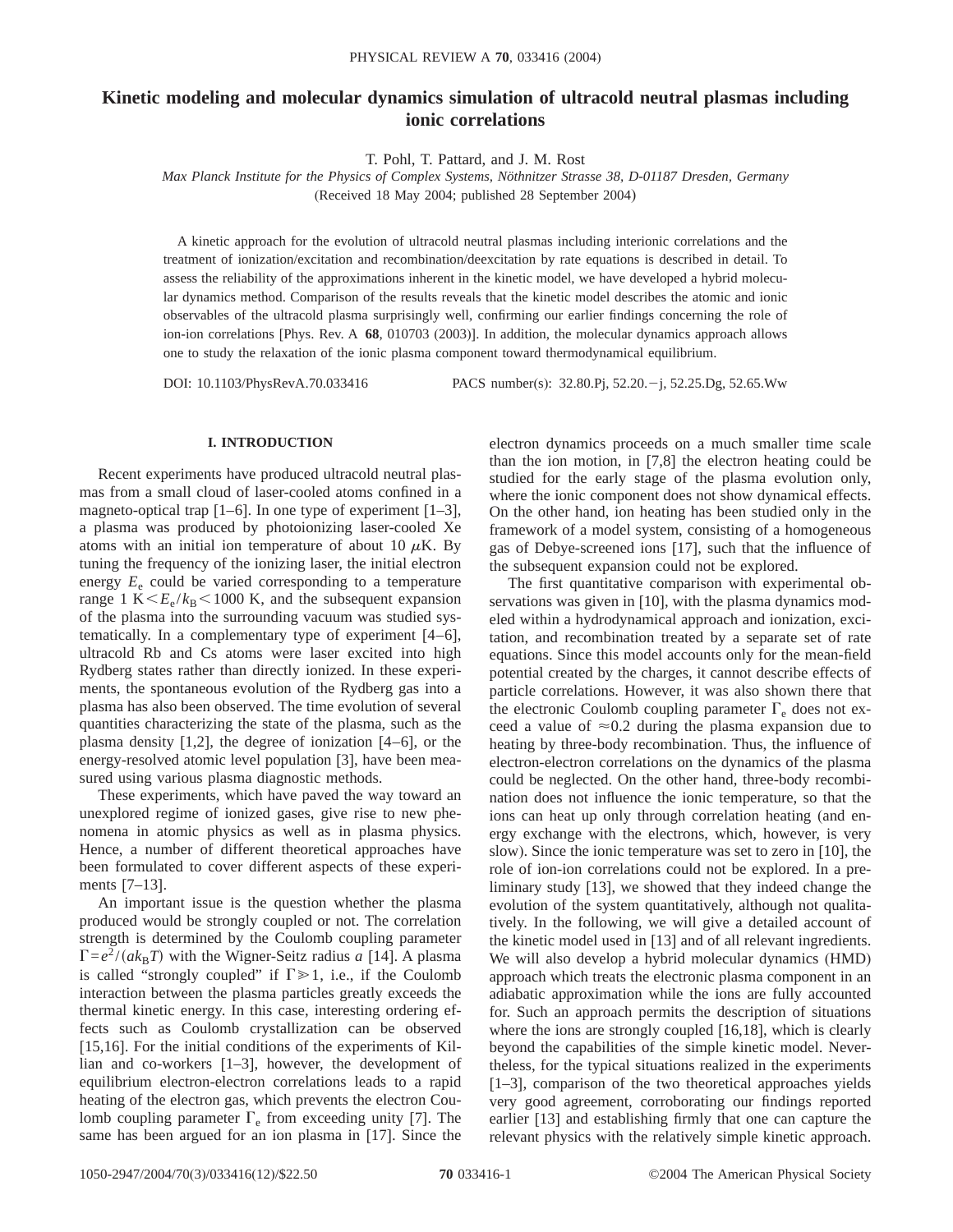## **II. THEORETICAL APPROACH**

Our kinetic approach is similar to the one of [10]. The main difference is the inclusion of ion-ion correlations (ICs) which will be described in detail below. Briefly, a set of kinetic equations is formulated for the evolution of the plasma (Sec. II A), while ionization/excitation and recombination/deexcitation are taken into account on the basis of rate equations (Sec. II B). In order to test the applicability and accuracy of this model, we have developed a less approximate and more flexible but computationally much more demanding approach. It uses molecular dynamics for the ionic motion while the electron component is treated as a fluid assuming a quasisteady state (Sec. II C).

## **A. Kinetic description**

Starting from the first equation of the Bogoliubov-Born-Green-Kirkwood-Yvon (BBGKY) hierarchy [19], the evolution equation for the one-particle distribution function  $f_{\alpha}(\mathbf{r}, \mathbf{v}, t)$  of the free plasma charges is obtained as

$$
m_{\alpha}(\partial_t + \mathbf{v} \cdot \partial_{\mathbf{r}}) f_{\alpha}(\mathbf{r}, \mathbf{v}, t)
$$
  
= 
$$
\sum_{\beta} \int [\partial_{\mathbf{r}} \varphi_{\alpha\beta}(\mathbf{r}, \mathbf{r}')] \partial_{\mathbf{v}} f_{\alpha\beta}(\mathbf{r}, \mathbf{v}, \mathbf{r}', \mathbf{v}', t) d\mathbf{r}' d\mathbf{v}', (1)
$$

where  $\alpha, \beta$  label the particle species (*e*, *i* for electrons and ions, respectively),  $f_{\alpha\beta}(\mathbf{r}, \mathbf{v}, \mathbf{r}', \mathbf{v}', t)$  denotes the two-particle distribution function for the corresponding particle species, and  $\varphi_{\alpha\beta} = q_{\alpha}q_{\beta}/|\mathbf{r} - \mathbf{r}'|$  is the Coulomb interaction potential between the charges  $q_\alpha$  and  $q_\beta$ . Electron-electron correlations are very small during the plasma expansion, since the electrons will quickly heat up due to three-body recombination and the additional heating due to correlation effects is small in comparison [10]. Hence, we neglect electronelectron as well as electron-ion correlations, $<sup>1</sup>$  leaving only IC</sup> as a possible influence on the plasma dynamics beyond the mean-field level. On this level of approximation the ion kinetic equation can be written as

$$
m_i \left( \partial_t + \mathbf{v} \cdot \partial_{\mathbf{r}} - \frac{\partial_{\mathbf{r}} \overline{\varphi}}{m_i} \partial_{\mathbf{v}} \right) f_i = \int \left( \partial_{\mathbf{r}} \varphi_{ii} \right) \partial_{\mathbf{v}} w_{ii}(\mathbf{r}, \mathbf{v}, \mathbf{r}', \mathbf{v}') d\mathbf{r}' d\mathbf{v}',\tag{2}
$$

where the function

$$
w_{ii}(\mathbf{r}, \mathbf{v}, \mathbf{r}', \mathbf{v}') = f_{ii}(\mathbf{r}, \mathbf{v}, \mathbf{r}', \mathbf{v}') - f_i(\mathbf{r}, \mathbf{v}) f_i(\mathbf{r}', \mathbf{v}') \qquad (3)
$$

contains the contributions of ICs to the two-particle distribution function and  $\bar{\varphi}$  is the mean-field potential created by all plasma charges. Since  $m_e/m_i \ll 1$ , the relaxation time scale of the electrons is much smaller than the time scale of the plasma expansion under typical experimental conditions [1]. Thus, we may safely apply an adiabatic approximation for the electron distribution function, assuming a local Maxwellian distribution

$$
f_e(\mathbf{r}, \mathbf{v}) \propto \exp\bigg(\frac{\overline{\varphi}(\mathbf{r})}{k_\text{B}T_e}\bigg) \exp\bigg(-\frac{\mathbf{v}^2}{2k_\text{B}T_e}\bigg),\tag{4}
$$

where  $T_e$  is the electron temperature. Equation (4) together with a quasineutral approximation [20] allows one to express the mean-field potential in terms of the ionic density  $\rho_i$  $=f f_i d\mathbf{v}$ , resulting in

$$
\partial_{\mathbf{r}} \overline{\varphi} = k_{\rm B} T_e \frac{\partial_{\mathbf{r}} \rho_i}{\rho_i}.
$$
 (5)

Using Eq. (5), the following evolution equations for the second moments of the ion distribution function are derived from Eq. (2):

$$
\partial_t \langle r^2 \rangle = 2 \langle \mathbf{r} \cdot \mathbf{v} \rangle, \tag{6a}
$$

$$
\frac{m_i}{2}\partial_t \langle \mathbf{r} \cdot \mathbf{v} \rangle = \frac{m_i}{2} \langle v^2 \rangle + \frac{3}{2} k_\text{B} T_e + \frac{1}{2} N_i^{-1} \int \rho_i(\mathbf{r}) \mathbf{r} \cdot \mathbf{F}_{ii}(\mathbf{r}) d\mathbf{r},\tag{6b}
$$

$$
\frac{m_i}{2} \partial_t \langle v^2 \rangle = N_i^{-1} \left( k_B T_e \int \rho_i \partial_r \mathbf{u} d\mathbf{r} - \int \mathbf{v} \cdot (\partial_\mathbf{r} \varphi_{ii}) w_{ii} (\mathbf{r}, \mathbf{v}, \mathbf{r}', \mathbf{v}') d\mathbf{r} d\mathbf{v} d\mathbf{r}' d\mathbf{v}' \right)
$$
(6c)

where  $\langle r^2 \rangle = N_i^{-1} \int r^2 f_i(\mathbf{r}, \mathbf{v}) d\mathbf{r} d\mathbf{v}$ , etc. The "correlation force"  $\mathbf{F}_{ii}(\mathbf{r})$  is given by

$$
\mathbf{F}_{ii}(\mathbf{r}) = -\int (\partial_{\mathbf{r}} \varphi_{ii}) \rho_i(\mathbf{r}') g_{ii}(\mathbf{r}, \mathbf{r}') d\mathbf{r}', \qquad (7)
$$

where the spatial correlation function  $g_{ii}$  is defined by  $\rho_i(\mathbf{r})\rho_i(\mathbf{r}')g_{ii}(\mathbf{r},\mathbf{r}') \equiv \int w_{ii}(\mathbf{r},\mathbf{v},\mathbf{r}',\mathbf{v}')d\mathbf{v}d\mathbf{v}'$  and  $\mathbf{u}(\mathbf{r})$  $=\int v f_i dv$  is the hydrodynamical drift velocity of the plasma. With the help of the second kinetic ion equation of the BBGKY hierarchy, the last term on the right-hand side of Eq. (6c) can be written as

$$
\frac{1}{N_i} \int \mathbf{v} \cdot (\partial_{\mathbf{r}} \varphi_{ii}) w_{ii} d\mathbf{r} d\mathbf{v} d\mathbf{r}' d\mathbf{v}' = -\frac{1}{2N_i} \partial_t \int \varphi_{ii} w_{ii} d\mathbf{r} d\mathbf{v} d\mathbf{r}' d\mathbf{v}'
$$

$$
= -\partial_t U_{ii}, \qquad (8)
$$

where

$$
U_{ii} = \frac{1}{2N_i} \int \varphi_{ii} \rho_i(\mathbf{r}) \rho_i(\mathbf{r}') g_{ii}(\mathbf{r}, \mathbf{r}') d\mathbf{r} d\mathbf{r}'
$$
 (9)

is the average correlation energy per ion. Hence, Eq. (6c) reflects energy conservation for the ion subsystem. The evolution of the hydrodynamical velocity **u** is determined by

$$
m_i \rho_i [\partial_t \mathbf{u} + (\mathbf{u} \cdot \partial_{\mathbf{r}}) \mathbf{u}] = -k_\text{B} T_e \partial_{\mathbf{r}} \rho_i - \partial_{\mathbf{r}} P_{\text{th},i} - \rho_i \mathbf{F}_{ii} \quad (10)
$$

where  $P_{\text{th},i} = (m_i/3N_i) \int (\mathbf{v} - \mathbf{u})^2 f_i d\mathbf{r} d\mathbf{v}$  is the thermal ion pressure. As shown in the Appendix, in the framework of a local density approximation (LDA), i.e., by assuming that *gii* depends only on the distance  $|\mathbf{r}-\mathbf{r}'|$  and on the densities at the two coordinates **r** and **r**<sup> $\prime$ </sup>, and that the ionic density  $\rho_i$  varies

<sup>&</sup>lt;sup>1</sup>Debye screening of the ion-ion interaction is expected to have a slight quantitative effect on the ion dynamics for the low  $\Gamma_{\rho}$  values considered here.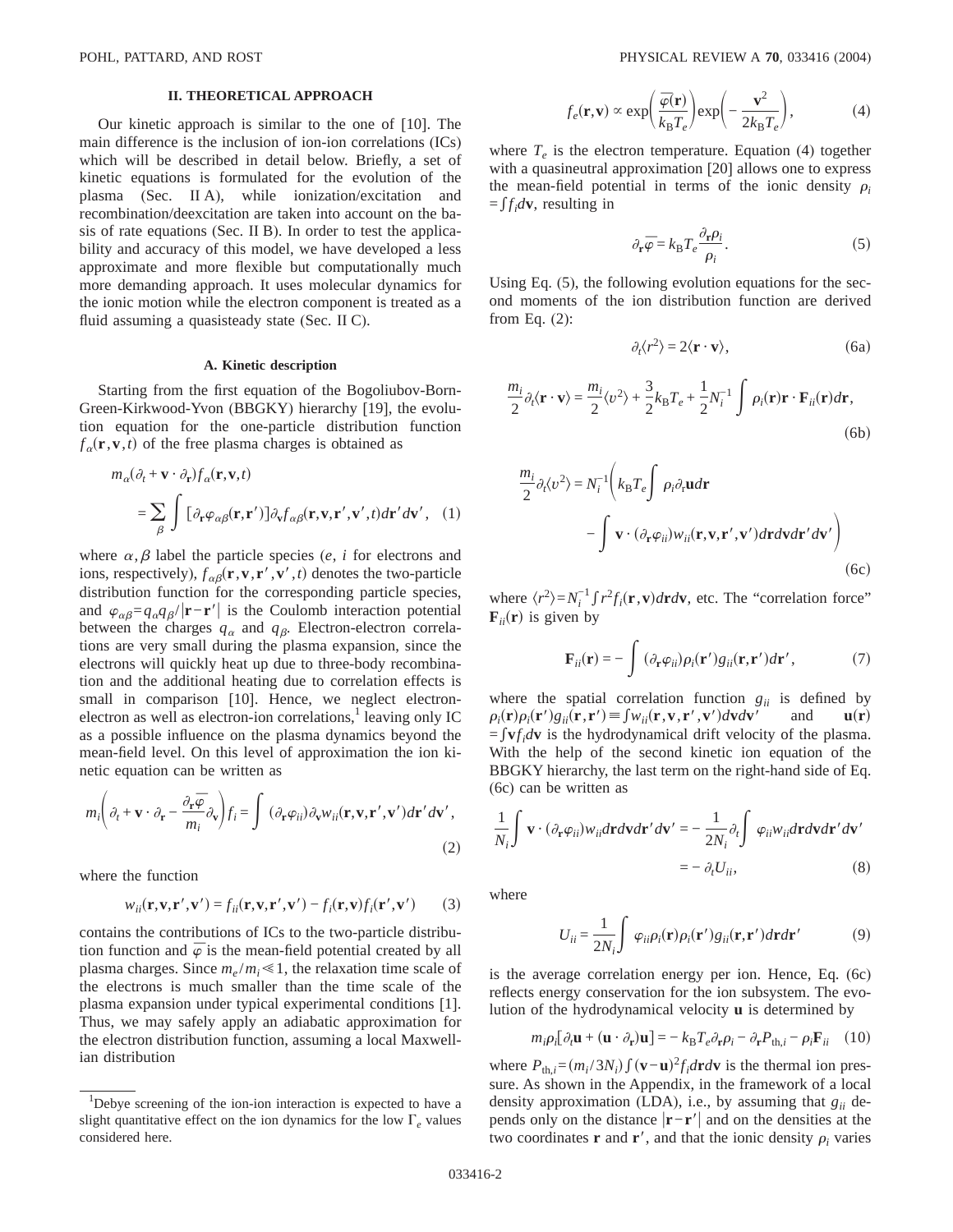slowly on the length scale where *g* is significantly different from zero, the total correlation energy can be approximated by the well-known LDA expression

$$
U_{ii} = N_i^{-1} \int u_{ii} \rho_i d\mathbf{r}
$$
 (11)

while the correlation force is found to be

$$
\mathbf{F}_{ii} = -\frac{1}{3} \left( \frac{u_{ii}}{\rho_i} + \frac{\partial u_{ii}}{\partial \rho_i} \right) \partial_{\mathbf{r}} \rho_i, \tag{12}
$$

where  $u_{ii}(\mathbf{r})$  is the correlation energy of a homogeneous plasma of density  $\rho_i(\mathbf{r})$ ,

$$
u_{ii}(\mathbf{r}) = \frac{e^2}{2}\rho_i(\mathbf{r}) \int \frac{g_{ii}(x;\rho_i)}{x} d\mathbf{x}.
$$
 (13)

If ICs are neglected in Eq. (2), the kinetic equation exhibits the following self-similar solution:

$$
f_i \propto \exp\left(-\frac{r^2}{2\sigma^2}\right) \exp\left(-\frac{m_i(\mathbf{v}-\mathbf{u})^2}{2k_\text{B}T_i}\right),\,
$$
  

$$
\mathbf{u} = \gamma \mathbf{r},\tag{14}
$$

which corresponds to the initial state of the experiments under consideration. As soon as ICs are taken into account via the correlation pressure  $\rho_i \mathbf{F}_{ii}$  in Eq. (10), however, Eqs. (14) are no longer exact solutions of Eq. (2). Using Eq. (12), the last term on the right-hand side of Eq. (10) can be rewritten as  $\rho_i \mathbf{F}_{ii} = -\frac{1}{3} [\partial(u_{ii}\rho_i)/\partial \rho_i] \partial_{\mathbf{r}} \rho_i$ . Interpreting this term as a local nonideal pressure, an equation for the parameter  $\gamma$  was derived in [13] by averaging the differential equation for  $|\mathbf{u}|/r$ obtained by inserting Eq. (14) into Eq. (10) over the plasma volume. Obviously, this treatment is not unique. Since, as discussed above, the ansatz (14) does not solve Eq. (10) exactly, multiplying Eq. (10) by different functions of *r* and averaging over the plasma volume will lead to slightly different evolution equations for the parameter  $\gamma$ . Here, supported by a comparison with our numerical results from the MD simulations, to be discussed below, we assume as in [13] that the functional form of the hydrodynamical quantities of Eqs. (14) is not altered by the inclusion of ICs, while the dynamics of the parameters appearing in Eqs. (14) is determined from the equations (6) for the moments of the distribution function. Clearly, such an approximation cannot be justified *a priori*. Hence, it must be validated *a posteriori* by comparison with more sophisticated methods which do not rely on a reduction of the plasma description to a few macroscopic parameters.

With this procedure, we arrive at the following set of equations for the width  $\sigma$  of the plasma cloud, its expansion velocity  $\gamma$ **r** as well as ionic and electronic temperature  $T_i$ and  $T_e$ :

$$
\partial_t \sigma^2 = 2\gamma \sigma^2, \qquad (15a)
$$

$$
\partial_t \gamma = \frac{k_\text{B} T_e + k_\text{B} T_i + \frac{1}{3} U_{ii}}{m_i \sigma^2} - \gamma^2, \tag{15b}
$$

$$
\partial_t k_\text{B} T_i = -2\gamma k_\text{B} T_i - \frac{2}{3}\gamma U_{ii} - \frac{2}{3}\partial_t U_{ii},\tag{15c}
$$

$$
\partial_t k_\text{B} T_e = -2 \gamma k_\text{B} T_e. \tag{15d}
$$

The last equation (15d) has been derived from the electron kinetic equation by making use of the quasineutrality condition. The set of Eqs. (15) slightly differs from that presented in [13] where  $W_c = (1/3N_i) \int \rho_i [\partial(u_{ii}\rho_i)/\partial \rho_i] d\mathbf{r}$  was used instead of  $U_{ii}$  in Eq. (15b). A comparison with our numerical MD results shows that Eqs. (15) yield a slightly better quantitative agreement, while the principal influence of ICs on the plasma dynamics, which has been partly discussed in [13], is the same. Equations (15) provide a transparent physical picture of the expansion dynamics. First, Eq. (15d) together with Eq. (15a) reflects the adiabatic cooling of the electron gas, i.e.,  $T_e \sigma^2$ =const. The ion temperature, on the other hand, not only is affected by the adiabatic cooling, expressed by the first term in Eq. (15c), but also changes due to the development of ICs, which is taken into account by the last term in Eq. (15c). Furthermore, these correlations reduce the ion-ion interaction and therefore lead to an effective negative acceleration, expressed by the  $U_{ii}/3$  term in Eq. (15b), in addition to the ideal thermal pressure. This contribution, which corresponds to the average nonideal pressure known from homogeneous systems [14,15], also leads to an effective potential in which the ions move. As they expand in this potential, the thermal energy changes due to energy conservation, as expressed by the second term on the right-hand side of Eq. (15c). Finally, combining Eqs. (15) yields a second integral of motion, namely, the total energy of the plasma

$$
E_{\text{tot}} = \frac{3}{2}(k_{\text{B}}T_e + k_{\text{B}}T_i) + \frac{3}{2}m_i\gamma^2\sigma^2 + U_{ii}.
$$
 (16)

Although the set of equations (15) determines the time evolution of all relevant macroscopic plasma parameters, namely, its width, expansion velocity, and electron and ion temperature, it is not a closed set since an evolution equation for the correlation energy  $U_{ii}$  which enters Eq. (15c) is missing. Initially, the plasma is completely uncorrelated, so that  $U_{ii}(t=0)=0$ . However, the initial state corresponds to a nonequilibrium situation, and the plasma will relax toward thermodynamic equilibrium, thereby building up correlations. A precise description of this relaxation process in the framework of a kinetic theory is rather complicated and requires a considerable numerical effort [21]. We therefore employ a linear approximation for the relaxation of the two-particle correlation function, the so-called correlation-time approximation [22],

$$
\frac{dw_{ii}(\mathbf{r}, \mathbf{v}, \mathbf{r}', \mathbf{v}'; t)}{dt} \approx -\frac{w_{ii}(\mathbf{r}, \mathbf{v}, \mathbf{r}', \mathbf{v}'; t) - w_{ii}^{\text{eq}}(\mathbf{r}, \mathbf{r}'; t)}{\tau_{\text{corr}}}.
$$
\n(17)

Here,  $\tau_{\text{corr}}$  [22,23] is the characteristic time scale for the relaxation of particle correlations and  $w_{ii}^{eq}$  is the equilibrium pair correlation function, which in our case still depends on time via the evolving one-particle distribution function since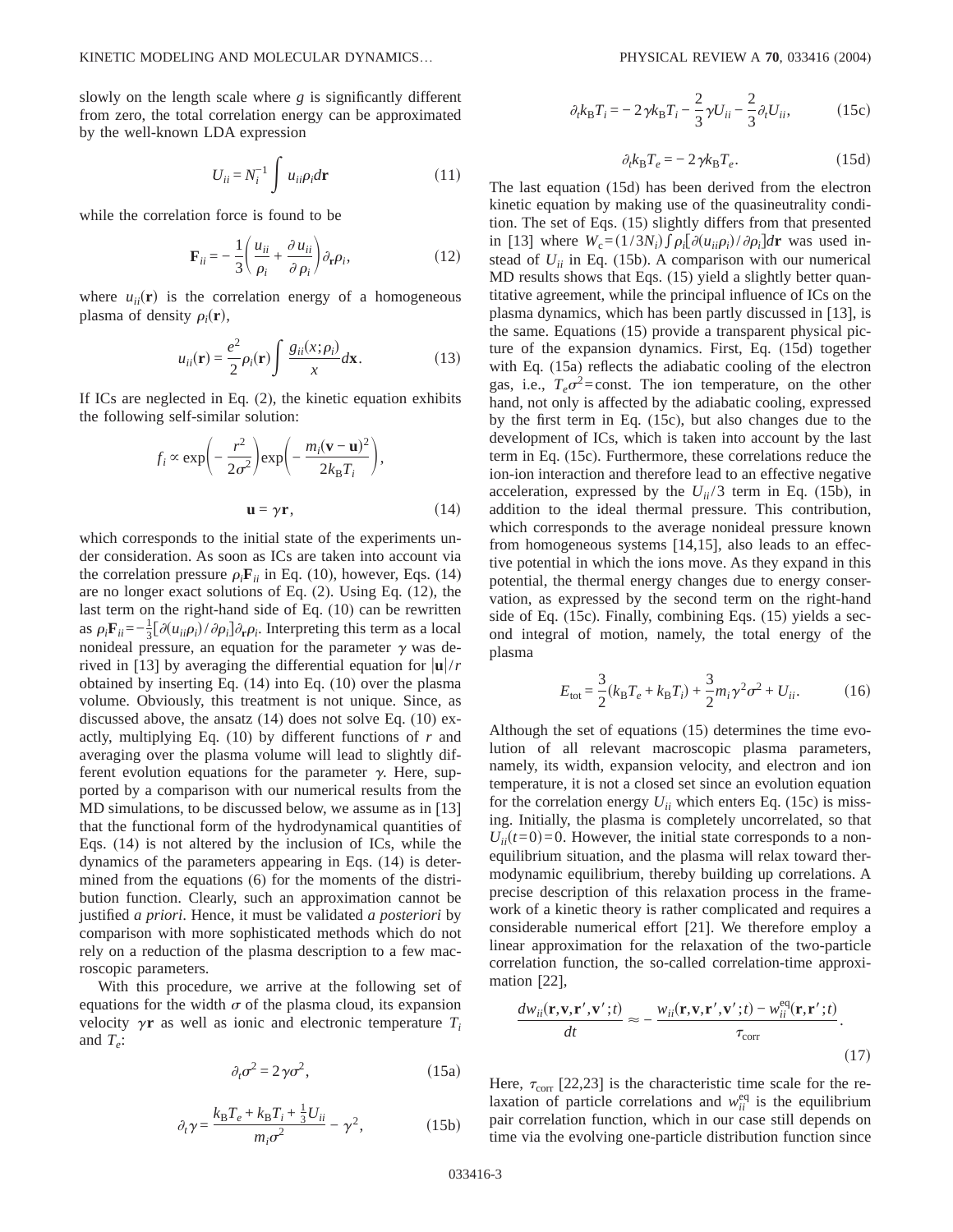the plasma is freely expanding. As shown in [24] the correlation time  $\tau_{\text{corr}}$  can be well estimated by the inverse ionic plasma frequency. Hence, in our calculations we set  $\tau_{\text{corr}}$  $= \omega_{\text{p,i}}^{-1} = \sqrt{m_i/(4\pi e^2 \bar{\rho}_i)}$ , where  $\bar{\rho}_i = N_i/(4\pi \sigma^2)^{3/2}$  is the average ionic density of the plasma. Such a linear approximation is good only for small deviations of  $w_{ii}$  from its equilibrium form. Clearly, this is not the case in the initial stage of the gas evolution. However, after the initial phase of correlation heating the system stays very close to its slowly changing local equilibrium, and one may expect Eq. (17) to yield good results. Under the same conditions that lead to Eqs. (11) and (12), one easily verifies that Eq. (17) leads to

$$
\partial_t U_{ii} \approx -\frac{U_{ii} - U_{ii}^{\text{eq}}}{\tau_{\text{corr}}},\tag{18}
$$

where  $U_{ii}^{\text{eq}} = N_i^{-1} \int \rho_i u_{ii}^{\text{eq}} d\mathbf{r}$  and  $u_{ii}^{\text{eq}}(\mathbf{r})$  is the correlation energy per particle of a homogeneous one-component plasma in local equilibrium. This quantity has been studied intensively in the past, and approximate analytical formulas are available in the literature [14,15]. Here, we adopt the interpolation formula from [25]

$$
u_{ii}^{\text{eq}}(\mathbf{r}) = k_{\text{B}} T_i \Gamma^{3/2} \left( \frac{A_1}{\sqrt{A_2 + \Gamma}} + \frac{A_3}{1 + \Gamma} \right),\tag{19}
$$

with *A*<sub>1</sub>=−0.9052, *A*<sub>2</sub>=0.6322, and *A*<sub>3</sub>=− $\sqrt{3}/2$ −*A*<sub>1</sub>/ $\sqrt{A_2}$ , which yields an accurate interpolation between the low- $\Gamma$ Abe limit and the high- $\Gamma$  behavior obtained by Monte Carlo and MD simulations. It should be noted that in the present situation  $u_{ii}$  depends on time since the plasma expands. Hence,  $\Gamma$  and with it the thermodynamical equilibrium change in time.

The set of equations (15) describes the evolution of the plasma part of the system, i.e., a system of  $N_i$  ions and electrons. Due to ionization and recombination events occurring during the plasma expansion (discussed in detail in the following subsection), this number  $N_i$ , and hence also the total mass  $M = N_i m_{\text{atom}}$ , is not constant over the course of the evolution. However, such a treatment completely neglects the influence of the bound Rydberg atoms on the dynamics. One may argue that they do not influence the plasma evolution since they do not interact with the ions or electrons by Coulomb interaction. On the other hand, a Rydberg atom may carry a significant amount of kinetic energy, gained from the acceleration by the electron pressure before its formation by three-body recombination. In a simple approximation, we assume equal hydrodynamical velocities and density profiles for the ions and atoms, in order to account for this effect. This implies that the expansion of the neutral Rydberg atoms can be taken into account by replacing the mass  $N_i m_i$  of the ions by the mass of the *total* system  $(N_i + N_a)m_i$ , where  $N_a$  is the number of atoms. We therefore replace the ion mass  $m_i$ by an effective mass  $(1+N_a/N_i)m_i$  in Eq. (15b). The quality of this approximation can, of course, also be checked by comparison with the HMD description (see below).

## **B. Ionization and recombination**

As demonstrated in [10], a satisfactory description of the dynamics of an ultracold plasma can be achieved by combining a hydrodynamic treatment of the plasma evolution with rate equations accounting for inelastic collisions between the plasma particles and Rydberg atoms. The rate equation for the change of density of Rydberg atoms in a state with principal quantum number *n* reads

$$
\dot{\rho}_a(n) = \rho_e \sum_p \left[ K(p,n)\rho_a(p) - K(n,p)\rho_a(n) \right] + \rho_e[R(n)\rho_e\rho_i - I(n)\rho_a(n)],\tag{20}
$$

where  $K(p,n)$  is the rate coefficient for electron impact (de)excitation from level *p* to level *n*, and  $R(n)$  and  $I(n)$ describe three-body recombination into and electron-impact ionization from level *n*, respectively. The rate coefficients *K*, *R*, and *I* have been taken from the classic work of Mansbach and Keck [26]. Additional processes, such as, e.g., ionization by black-body radiation or from dipolar atom-atom interactions, are easily included in Eq. (20) if the corresponding rates are available. Such processes are essential for a description of the early stages of the evolution of a system starting with a Rydberg gas [4–6], but are of minor importance in situations starting from a pure plasma.

In this framework, the evolution of the system is obtained by solving Eqs. (15a)–(15c) together with Eq. (20) while the electron temperature is now obtained from the modified energy conservation relation  $E_{\text{tot}}+E_{\text{a}}$ =const instead of Eq. (15d), where  $E_a = -\mathcal{R}\Sigma_n N_a n^{-2}$  is the total energy of the Rydberg atoms and  $R=13.6$  eV.

#### **C. Hybrid molecular dynamics treatment**

As we will show in Sec. III, the kinetic description of the previous subsections is able to describe the plasma dynamics to a surprisingly large extent. However, one of the main motivations of this work is the study of the role of ICs, which are incorporated in the model only in an approximate way. To assess their influence on the dynamics reliably, a more sophisticated approach is required, e.g., molecular dynamics simulations which fully incorporate the ionic interactions. However, a full MD simulation of both electrons and ions is computationally very demanding, and only the very early stage of the system evolution can be described in this way [7]. On the other hand, as argued above, electronic correlations are not important for the plasma dynamics, so that only ICs have to be accounted for in full while the influence of the electrons on the dynamics may be treated on a mean-field level. Moreover, we have seen that the time scale of equilibration of the electronic subsystem is orders of magnitude shorter than that of the ionic subsystem and the time scale of the plasma expansion. This observation led us to use an adiabatic approximation in Sec. II A, where the electrons are assumed to equilibrate instantaneously, assuming a Maxwellian velocity distribution with a well-defined temperature and a spatial profile determined from the total mean-field potential of the plasma charges. The clear separation of time scales suggests that this adiabatic approximation is well justified; hence we will keep it in the following. Consequently, we have developed a hybrid approach where the electrons are treated on a hydrodynamical level as in the kinetic description above, while the ions are propagated individually with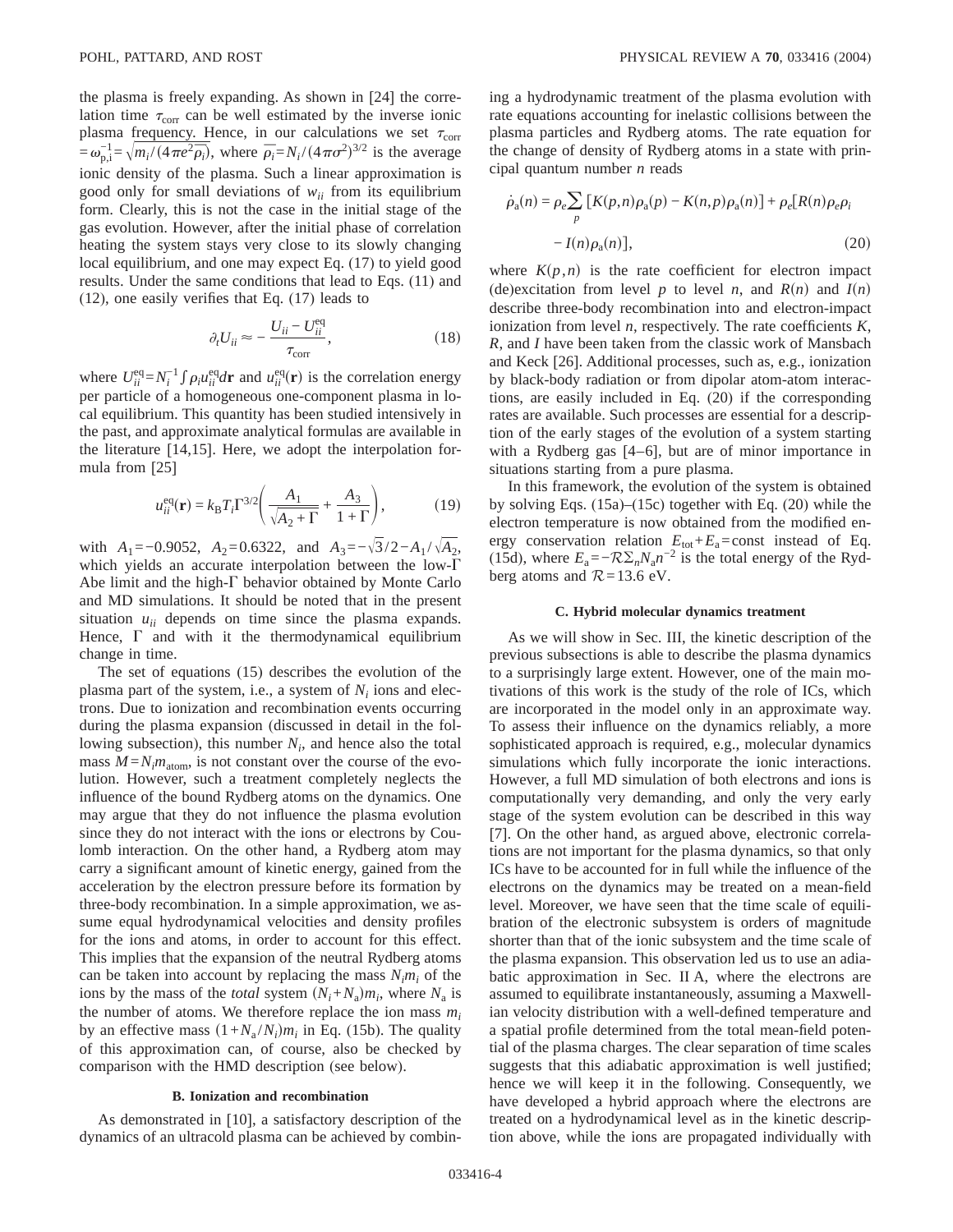their mutual interaction and the influence of the electrons on the ions enters via the electronic mean-field potential. This hybrid approach permits the use of much larger time steps in the propagation of the system, since the electronic dynamics needs not to be followed in detail but only the ionic motion has to be resolved in time. Consequently, the evolution of the system can be followed over the experimental time scales. Furthermore, the approximate treatment of ICs in the kinetic model of Sec. II A can be tested. Finally, beyond the scope of the present work, we have shown [16] that the present HMD approach can describe situations where the ionic plasma component is so strongly coupled that crystallization of the ions sets in. Such a scenario is clearly beyond the capabilities of a kinetic approach.

As discussed above, the electrons are still treated as a fluid, while we lift the quasineutral approximation by calculating the resulting mean-field potential from the Poisson equation

$$
\Delta \overline{\varphi} = 4 \pi e^2 (\rho_e - \rho_i). \tag{21}
$$

However, using Eq. (4) poses a conceptual difficulty [11] since the mean-field potential approaches a finite value at large distances and therefore leads to a non-normalizable electron density. This problem, which has been discussed for a long time in an astrophysical context [27], reflects the fact that a substantial fraction of the electrons indeed escapes the finite potential barrier at long times during the relaxation process until the total kinetic energy of all electrons is less than the height of the potential well. On the time scales under consideration, however, typically only a small amount of the electrons escapes the plasma volume, until the resulting charge imbalance becomes large enough to trap the remaining electrons, which quickly reach a quasisteady state forming a temporarily quasineutral plasma in the central region. We account for this electron loss by determining the fraction of trapped electrons from the results of Ref. [1].

The corresponding steady-state distribution, derived for the study of globular clusters, is of the form [28]

$$
\rho_e \propto \exp\left(\frac{\overline{\varphi}}{k_\text{B}T_e}\right) \int_0^X \exp(-x) x^{3/2} dx,\tag{22}
$$

where  $\chi = m_e v_{\text{esc}}^2 / (2k_B T_e)$  with the velocity  $v_{\text{esc}}(\mathbf{r})$  necessary to escape from a given position in the plasma. In the present case, the potential can have a nonmonotonic radial space dependence and the escape velocity has to be defined as

$$
\frac{m_e}{2}v_{\text{esc}}^2(r) = \max_{r' \ge r} [\overline{\varphi}(r') - \overline{\varphi}(r)],\tag{23}
$$

in contrast to astrophysical problems where one only has a single sign of "charge" and  $m_e v_{\text{esc}}^2/2 = -\bar{\varphi}$  [28]. For a given electron temperature  $T_e$  and ion density  $\rho_i$  the electron density is found by numerical iteration of Eqs. (21)–(23) until self-consistency is reached.

Knowledge of the electron density then permits propagation of the ions in the electron mean field  $\Delta \bar{\varphi}_e = 4\pi e^2 \rho_e$  and the full interaction potential of the remaining ions,

$$
m_i \ddot{\mathbf{r}}_j = \partial_{\mathbf{r}_j} \overline{\varphi}_e + e^2 \sum_k \frac{\mathbf{r}_j - \mathbf{r}_k}{|\mathbf{r}_j - \mathbf{r}_k|^3}.
$$
 (24)

The numerical solution of the ion equations of motion represents the most time consuming part of the plasma propagation. In general, for *N* propagated particles, the corresponding numerical effort scales with  $N^2$ , rendering a treatment of large particle numbers difficult. In order to simulate particle numbers relevant to the experiments, we have adapted a hierarchical tree code originally designed for astrophysical problems, first described in [29]. This method provides a numerically exact solution of the ion equations of motion Eq. (24), while the numerical effort grows only as *N* ln *N* with increasing *N*. More details about the numerical procedure can be found, e.g., in [30].

In the framework of the kinetic model introduced in Sec. II A, the influence of ICs on the system evolution can be singled out by comparison with the solution of the corresponding equations with  $U_{ii} \equiv 0$ . In order to make an analogous comparison also for the MD simulations, we have performed calculations propagating the ions in the mean-field potential created by all charges. Technically, the mean-field potential is represented using a test-particle method, widely used for various problems in plasma physics (see, e.g., [31]).

## **III. RESULTS AND DISCUSSION**

We will discuss the evolution of a plasma initially consisting of  $N_e$ =37 500 electrons and  $N_i$ =40 000 ions with an average density of  $10^9$  cm<sup>-3</sup> at a rather low electronic kinetic energy  $E_e / k_B = 3T_e / 2 = 20$  K, comparing the results from the kinetic model and our MD simulation. Thereby, we put special emphasis on the role of ICs.

# **A. Global aspects of plasma expansion and recombination**

The general macroscopic behavior of the system has been described before in several publications, experimentally as well as theoretically [2,3,10,11]. The plasma cloud slowly expands due to the thermal pressure of the electrons, leading to adiabatic cooling of the electrons as well as partial recombination into bound states (Figs. 1 and 2). The amount of recombination and its influence strongly depends on the initial electron temperature and density. If the electrons are too hot (about 50 K for typical experimental densities of  $10<sup>9</sup>$  cm<sup>-3</sup>), recombination is strongly suppressed and the system dynamics is well described by the results of [20] obtained for the collisionless plasma expansion [2].

#### *1. Temporal evolution of the electronic temperature*

For the lower electron temperatures considered here, as can be seen in Fig. 1, there is an initial increase of the electron temperature due to electron heating by three-body recombination and subsequent deexcitation of the formed Rydberg atoms. At low initial electron energies this heating drastically increases the electron temperature and thus accelerates the plasma expansion [10], which explains the enhanced expansion velocity observed in [2]. In contrast to this recombination heating of the electrons, the inclusion of ICs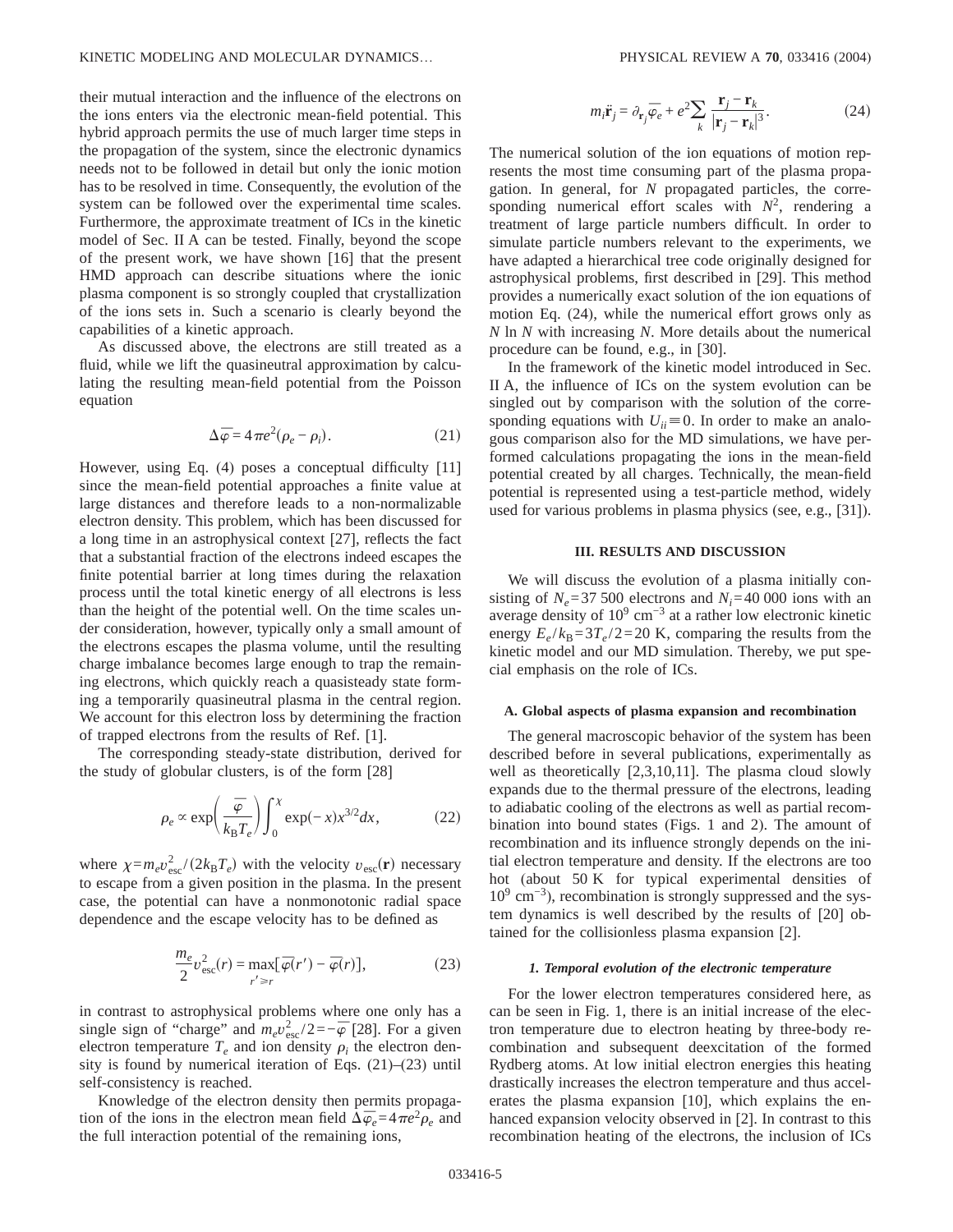

FIG. 1. Electronic temperature  $T_e(t)$  for an expanding plasma of 40 000 ions with an initial average density of  $10^9$  cm<sup>-3</sup> and an initial electron kinetic energy of 20 K, obtained from the HMD simulation (a) and the kinetic model (b), with (solid) and without (dotted) the inclusion of ICs. The inset shows the ratio of the electron temperatures obtained from the HMD simulation and the kinetic model.

only slightly changes the expansion dynamics, as seen in Fig. 1 by comparing the solid and dotted lines. As shown in the inset of Fig. 1(a), the electron temperature obtained from the HMD simulation and the kinetic model differ by at most 8% during the first few microseconds of the plasma expansion, while the agreement becomes even better at later times.



FIG. 2. Number  $N_a(t)$  of recombined atoms obtained from the HMD simulation (a) and the kinetic model (b) for the same parameters as in Fig. 1. The solid line shows the result taking into account the ICs while the dotted line is obtained from the mean-field treatment.

Moreover, the faster decrease of the electron temperature due to the inclusion of ICs, predicted by the particle simulations, is quantitatively reproduced by the much simpler kinetic model.

Hence, the simple evolution equations (15) are sufficient to clarify the role of ICs in the expansion dynamics. According to Eq. (15c), the development of ICs quickly heats up the plasma ions to roughly  $-\frac{2}{3}U_{ii}$  since the expansion of the plasma is still negligible during this initial stage. Thereby, the negative correlation energy term  $\frac{1}{3}U_{ii}$  in Eq. (15b) is overcompensated, leading to a faster expansion of the plasma. As a consequence of the quicker expansion, the electron temperature decreases somewhat faster than without the inclusion of ICs. With Eq. (15b), the importance of this effect can be estimated by comparing the thermal electron energy  $k_B T_e$  to the net ion contribution  $-\frac{1}{3}U_{ii}$  in the numerator of the first term on the right-hand side of Eq. (15b). Estimating the correlation energy by  $e^2/a$ , it follows that the total pressure driving the plasma expansion is enhanced by a factor of roughly  $1+\Gamma_e/3$ , which only slightly changes the expansion dynamics since the electrons are known to be weakly coupled over the whole observation time [10].

## *2. Formation of Rydberg atoms in time*

The number of recombined atoms is influenced more strongly by ICs (Fig. 2). During the evolution of the system, Rydberg atoms are constantly formed by three-body recombination and reionized by the free electrons in the plasma. As shown in Fig. 2(a), for the current set of parameters about 7000 Rydberg atoms are present in the system after 40  $\mu$ s, while the kinetic model yields about 7900 atoms at the same instant of time [Fig. 2(b)]. This number is small compared to the size of the whole system; nevertheless it is large enough that the recombined atoms can be detected in an experiment, and corresponding curves have indeed been obtained experimentally [3]. Due to the strong temperature dependence of the total three-body recombination rate, which is proportional to  $T_e^{-9/2}$  [26], the slight decrease of the electron temperature due to the faster expansion, caused by the correlation heating of the ions, considerably affects the recombination behavior of the plasma. While there is an overall shift between the atom number obtained from the particle simulations and the kinetic model, both the kinetic model and the HMD simulation yield an increase of the atom number of about 10% at  $t=40 \mu s$  (Fig. 2), compared to a mean-field treatment of the ion dynamics. Thus, the HMD simulation corroborates our previous findings [13].

Additional insight into the recombination process can be gained from a closer look at the distribution of bound Rydberg states. Figure 3 shows the population of levels with principal quantum number *n* for three different times, corresponding to different stages of the plasma expansion. Initially, Rydberg states of moderate excitation are populated, due to a relatively high electron temperature [Fig. 3(a)]. At later times, higher excited bound states are formed in the course of the plasma expansion [Figs.  $3(b)$  and  $3(c)$ ], since the maximum principal quantum number for recombination  $n_{\text{max}} = \sqrt{\mathcal{R}/(2k_{\text{B}}T_e)}$  [26] increases as the electron temperature drops down. Moreover, the deeply bound states formed at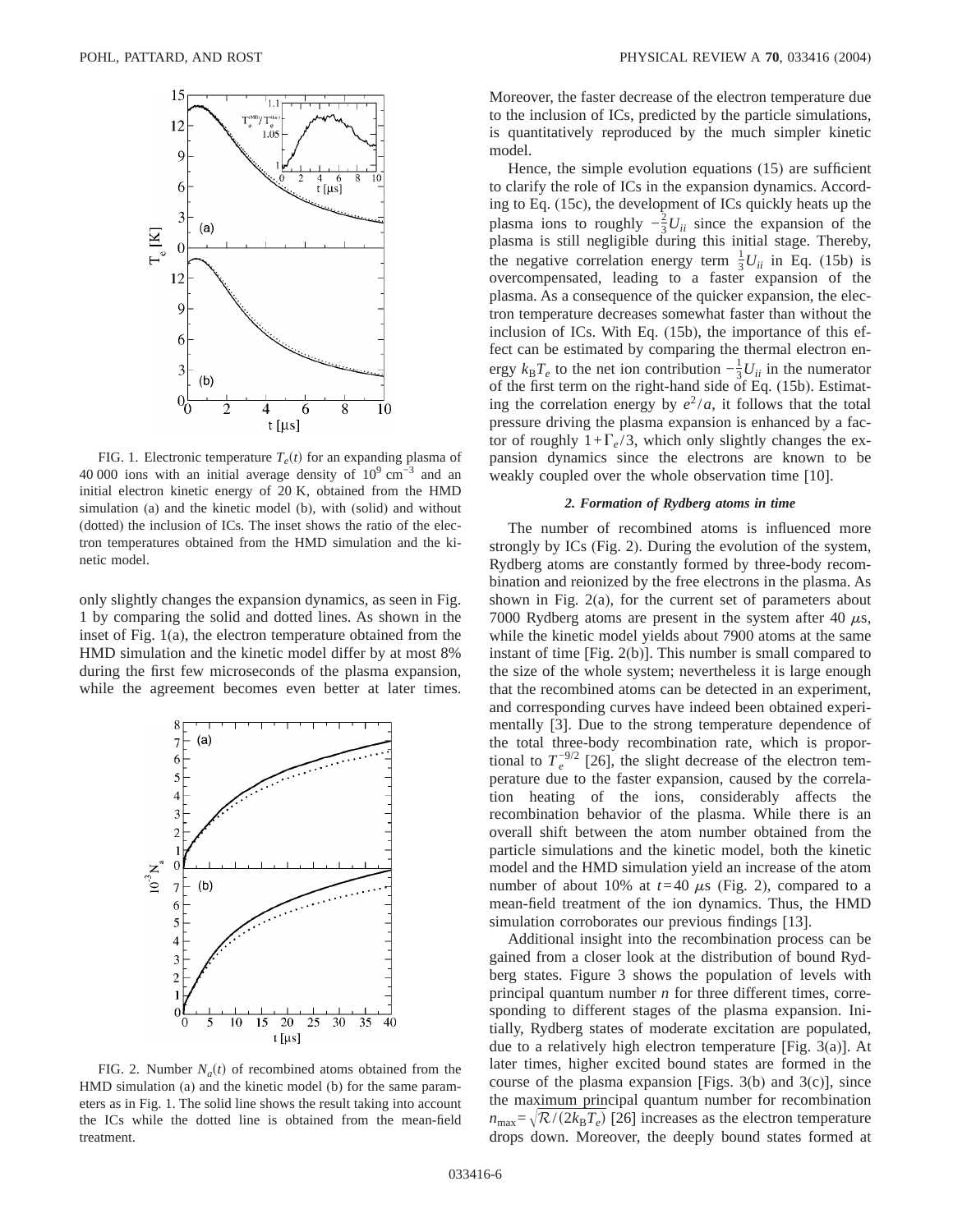

FIG. 3. Population of bound Rydberg states with principal quantum number *n*, after  $t=1.5$   $\mu$ s (a),  $t=6$   $\mu$ s (b), and  $t=40$   $\mu$ s (c). The vertical bars represent the HMD calculation, the solid line the kinetic model. The dashed curve in (c) shows the kinetic model neglecting ICs. Initial-state parameters are the same as in Fig. 1.

earlier times are also not subject to electron-impact excitation and deexcitation anymore since the thermal velocity of the impacting electrons has become too small. Thus, as becomes apparent by comparing Fig. 3(b) with Fig. 3(c), the deeply bound states  $(n \ge 30)$  remain basically untouched, while higher and higher states "freeze out" as the plasma expands. As may be anticipated from Fig. 2, ICs mainly affect the later stages of the plasma evolution. Hence, the inclusion of ICs alters the population of these higher-lying states, as shown in Fig. 3(c). Since these states have small binding energy, they contribute little to the total kinetic energy of the plasma subsystem. This is the reason why the effect of ICs is visible in the distribution of Rydberg states, but not in the macroscopic expansion dynamics of the plasma, reflected, e.g., by the asymptotic expansion velocity measured in [2].



FIG. 4. Spatial densities  $\rho_i$  (solid) and  $\rho_a$  (dashed) of the ions and atoms, respectively, at  $t=3 \mu s$  (a) and  $t=31.3 \mu s$  (b), compared to the Gaussian profile assumed for the kinetic model (dotted). Additionally,  $\rho_i$  obtained from the particle simulation using the meanfield interaction only is shown as the dot-dashed line in (a). Initialstate parameters are the same as in Fig. 1.

#### **B. Spatially resolved plasma expansion and relaxation**

While the time evolution of global, i.e., space-averaged, observables of the plasma is very well described by the kinetic model, one may expect discrepancies compared to the MD simulations when looking into the spatially resolved plasma dynamics. We will assess these discrepancies quantitatively in the following.

#### *1. Evolution of the particle densities*

In the derivation of the kinetic equations (15), we have assumed that the analytical form of the ionic density  $\rho_i$  remains invariant during the evolution of the system and, moreover, that the atoms will have the same distribution. As the plasma expands, the spatial profile of the ions must deviate from its original Gaussian shape [11]. This is mainly due to deviations from quasineutrality, e.g., deviations from the linear space dependence of the outward directed acceleration, at the plasma edge. The influence of the nonlinear correlation pressure on the density profile is of minor importance, as can be seen by comparing the solid and dot-dashed line of Fig. 4(a) in the inner plasma region. As known from earlier studies of expanding plasmas, based on a mean-field treatment of the particle interactions [11,32,33], a sharp spike develops at the plasma edge, shown by the dot-dashed line in Fig. 4(a). At later times, this spike decays again when the maximum of the hydrodynamic ion velocity passes the position of the density peak, so that the region of the peak is depleted. Ultimately, at long times, the plasma approaches a quasineutral selfsimilar expansion [33]. From Fig. 4(a) it be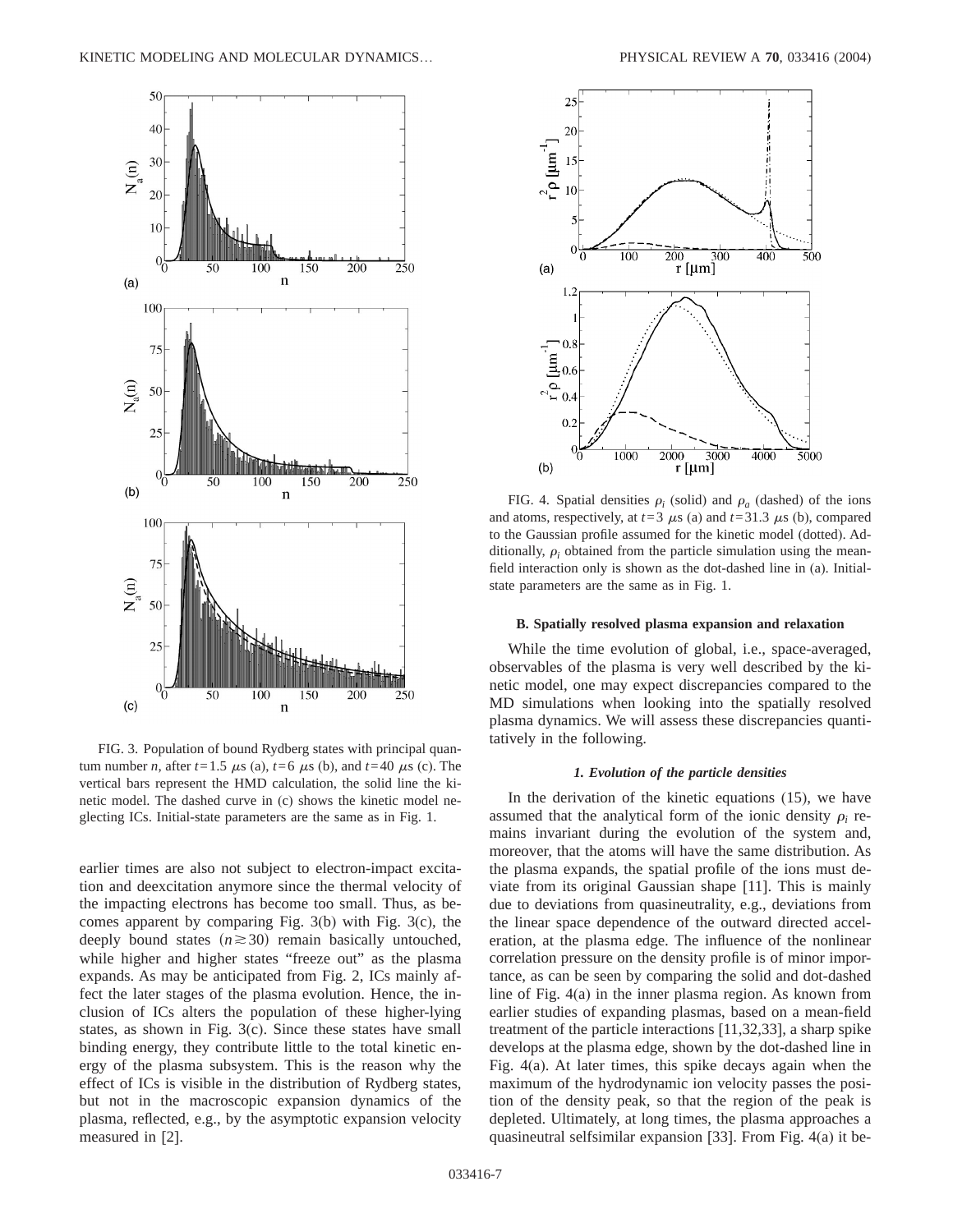comes apparent that with ICs the peak structure is less pronounced than in mean-field approximation. This is due to dissipation caused by ion-ion collisions which are fully taken into account in the HMD simulation. As shown in [33], by adding an ion viscosity term to the hydrodynamic equations of motion, dissipation tends to stabilize the ion density and prevents the occurrence of wavebreaking which was found to be responsible for the diverging ion density at the plasma edge in the case of a dissipationless plasma expansion. Furthermore, the initial correlation heating of the ions largely increases the thermal ion velocities leading to a broadening of the peak structure compared to the zero-temperature case.

Apart from the deviations at the plasma edge, the ionic density is rather well reproduced by the Gaussian approximation for the spatial distribution. In particular, there is good agreement between the rms radii obtained from the MD simulation and the kinetic model. On the other hand, the spatial distribution of atoms significantly deviates from that of the ions even at relatively early times due to the nonlinear density dependence of the collision rates in Eq. (20). However, as also stated in [11], the total number of atoms is too small to significantly influence the macroscopic expansion of the system.

#### *2. Spatial dependence of the radial velocities*

Another assumption used in the derivation of the kinetic model is the proportionality of the hydrodynamical expansion velocity to the distance from the center of the plasma cloud,  $\mathbf{u} = \gamma \mathbf{r}$ , for both the ions and the atoms. In order to check this assumption, we have calculated the radial velocity component  $v_r = \mathbf{v} \cdot \mathbf{r}/r$  of each particle, which is plotted as a function of the radial distance from the plasma center in Fig. 5. At an early time the velocity distribution is spread out about its mean value predicted from the kinetic approach due to the finite ionic temperature. Note that the expansion is slower near the plasma edge due to the deviation from quasineutrality as discussed above. Consequently, the inner part of the plasma which expands more quickly will catch up with the outer rim, leading to the formation of the density spike seen in Fig. 4(a). In the case of the HMD simulation the velocity spread, caused by the initial ion heating, is of the same order of magnitude as the hydrodynamical expansion velocity itself, leading to a significant broadening of the density spike as discussed above. At later stages of the system evolution, the ions cool adiabatically due to the plasma expansion, and the width of the velocity distribution decreases significantly. Moreover, as discussed in connection with the decay of the ion density peak in Fig. 4(b), the decrease of the ion velocities near the plasma edge apparent at early times has disappeared.

A comparison with the result of the kinetic model equations (15) shows once more that the HMD simulation not only reproduces the linear radial dependence of the hydrodynamical velocity, but also yields a quantitative agreement between both methods.

#### *3. Spatial dependence of the thermal velocities*

Due to its marginal influence on the plasma expansion dynamics, the role of the ionic temperature  $T_i$  for the state of



FIG. 5. Hydrodynamic velocity  $u(r)$  of ions (full circles) and atoms (open circles) at the same times as in Fig. 4, compared to the straight-line assumption of the kinetic model. The dashed line in (a) shows the result of the particle simulation using a mean-field treatment of the ion-ion interaction.

the system has not been addressed before. In the cold fluid model of  $[10,11]$ ,  $T_i$  has been set to zero in order to follow the long-time plasma dynamics. However, as stated in the Introduction, one of the motivations of the current type of experiments was the creation of a strongly coupled plasma. In this context, knowledge of  $T_i$  is essential since it directly enters the Coulomb coupling parameter which determines the state of the plasma. Moreover, the ionic temperature gives important insight into the relaxation dynamics of the plasma. For comparing the kinetic model with the HMD calculations, the very definition of  $T_i$  for the MD simulation requires some discussion. As discussed in section II, we assume a Gaussian velocity distribution, i.e., a well-defined temperature  $T_i$ , for the plasma ions in our kinetic model. This, of course, is an approximation since the plasma is not created in an equilibrium state. The total kinetic energy of the ions is a sum of the hydrodynamical expansion energy and a contribution due to the thermal motion of the ions. Since the hydrodynamical velocity is directed radially [Eq. (14)], we determine the thermal energy of the ions from the average of the velocity component perpendicular to the radial direction

$$
k_{\rm B}T_i = \frac{m_i}{2} \left\langle \left(\frac{\mathbf{v} \times \mathbf{r}}{r}\right)^2 \right\rangle = \frac{m_i}{2} \langle v_\perp^2 \rangle. \tag{25}
$$

Clearly, such an assignment of a temperature to the average velocity is well defined only if the ion velocities  $v_{\perp}$  are distributed according to a Maxwell distribution. In order to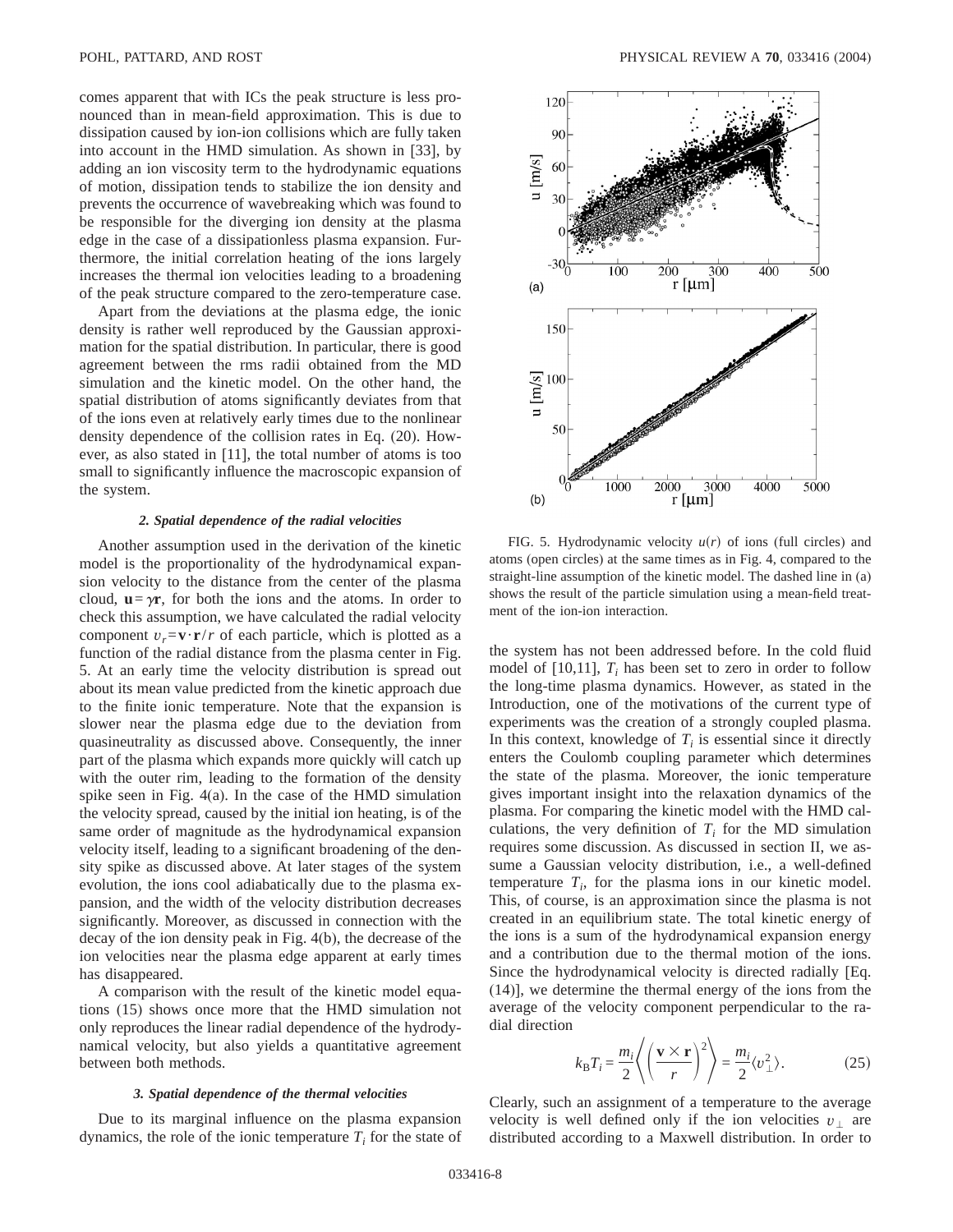

FIG. 6. Distribution of thermal ionic velocities at  $t=0.3$   $\mu$ s sampled from three different regions of the plasma:  $r \le 1.3\sigma$  (a),  $1.3\sigma \le r \le 2\sigma$  (b), and  $r > 2\sigma$  (c), and from the total plasma volume (d). The solid lines show a fit to a Maxwell-Boltzmann distribution corresponding to the temperatures specified in the figure. Initialstate parameters are the same as in Fig. 1.

check the validity of this requirement, we have sampled the ion velocity distribution  $v_{\perp}$  from three different regions in the plasma  $r \le 1.3\sigma$ ,  $1.3\sigma \le r \le 2\sigma$ , and  $r > 2\sigma$ , which have been chosen so that each region is occupied by approximately the same number of ions. The resulting distributions are plotted at two different times  $t=0.3 \ \mu s=1.3\omega_{p,i}^{-1}$  and  $t$  $=1.5 \ \mu s = 7\omega_{p,i}^{-1}$  in Figs. 6 and 7, respectively. Additionally, we have fitted a Maxwell-Boltzmann distribution to the numerical results, formally defining a temperature in the corresponding plasma region. As can be seen in Fig. 6, even at the very early stage of the plasma evolution the numerical data is well fitted by an equilibrium distribution in the inner plasma region, while there are deviations in the outer region of the plasma since the relaxation time is longer due to the lower density far away from the plasma center. However, already after a relatively short time of  $t=1.5 \mu s$  the velocity distributions are well fitted by a Maxwell-Boltzmann distribution in all three plasma regions (Fig. 7). Hence, the ion thermal energy can be represented by a local temperature  $T_i(r)$ , decreasing with growing distance from the plasma center as can be seen from Figs. 6 and 7. This is due to the fact that the initial heating arises from a compensation of the negative correlation energy, which is larger in the central plasma re-



FIG. 7. Same as Fig. 6, but for  $t=1.5 \mu s$ .



FIG. 8. Average thermal ionic energy as a function of the distance from the plasma center at four different times:  $t=0.3 \mu s$ (solid),  $t=1.5 \mu s$  (dashed),  $t=6.0 \mu s$  (dotted), and  $t=25.3 \mu s$  (dotdashed). Initial-state parameters are the same as in Fig. 1.

gion where the density is higher. However, as becomes apparent by comparing Figs. 6 and 7, the thermal energy equilibrates over the whole plasma volume rather quickly as the system evolves. While the temperatures defined in the inner and outermost region deviate by a factor of eight at *t* =0.3  $\mu$ s, they differ by a factor of two only 1.2  $\mu$ s later.

Figure 8 gives a more detailed account of this equilibration process. Here, the local ionic temperature is plotted as a function of the radial distance from the plasma center at four different times, where  $T_i(r)$  has been defined from the velocity average of a shell of 2000 ions with a central shell radius *r*. The temperature decrease with increasing distance from the center as discussed above is clearly visible. Nevertheless, the ion temperature is seen to equilibrate rather quickly, so that the approximation of a homogeneous ion temperature, used in the derivation of the kinetic model in Sec. II A, becomes better and better at later times. Moreover, the numerically calculated distribution of thermal velocities sampled over the whole plasma volume is well represented by a Maxwell-Boltzmann distribution with some average temperature intermediate between the temperatures of the inner and outer region, respectively [Fig. 7(d)]. This shows that the Gaussian phase-space distribution assumed for the ions in Sec. II A agrees very well with the results of the MD simulation averaged over the spatial coordinates, even if the temperature still shows substantial inhomogeneities.

## **C. Spatially averaged ionic observables**

As we have demonstrated in Sec. III A the kinetic model describes the global temporal evolution of the plasma including recombination quite accurately. From the detailed analysis of the spatially resolved plasma dynamics in the previous subsection we may expect that the kinetic model describes spatially averaged observables, such as the kinetic energy of the expansion, the thermal energy, and the correlation energy of the plasma quite well. This is indeed the case over almost the entire evolution time as Fig. 9 demonstrates for the correlation energy and the thermal ion energy. Only at an early stage of the plasma evolution, differences between MD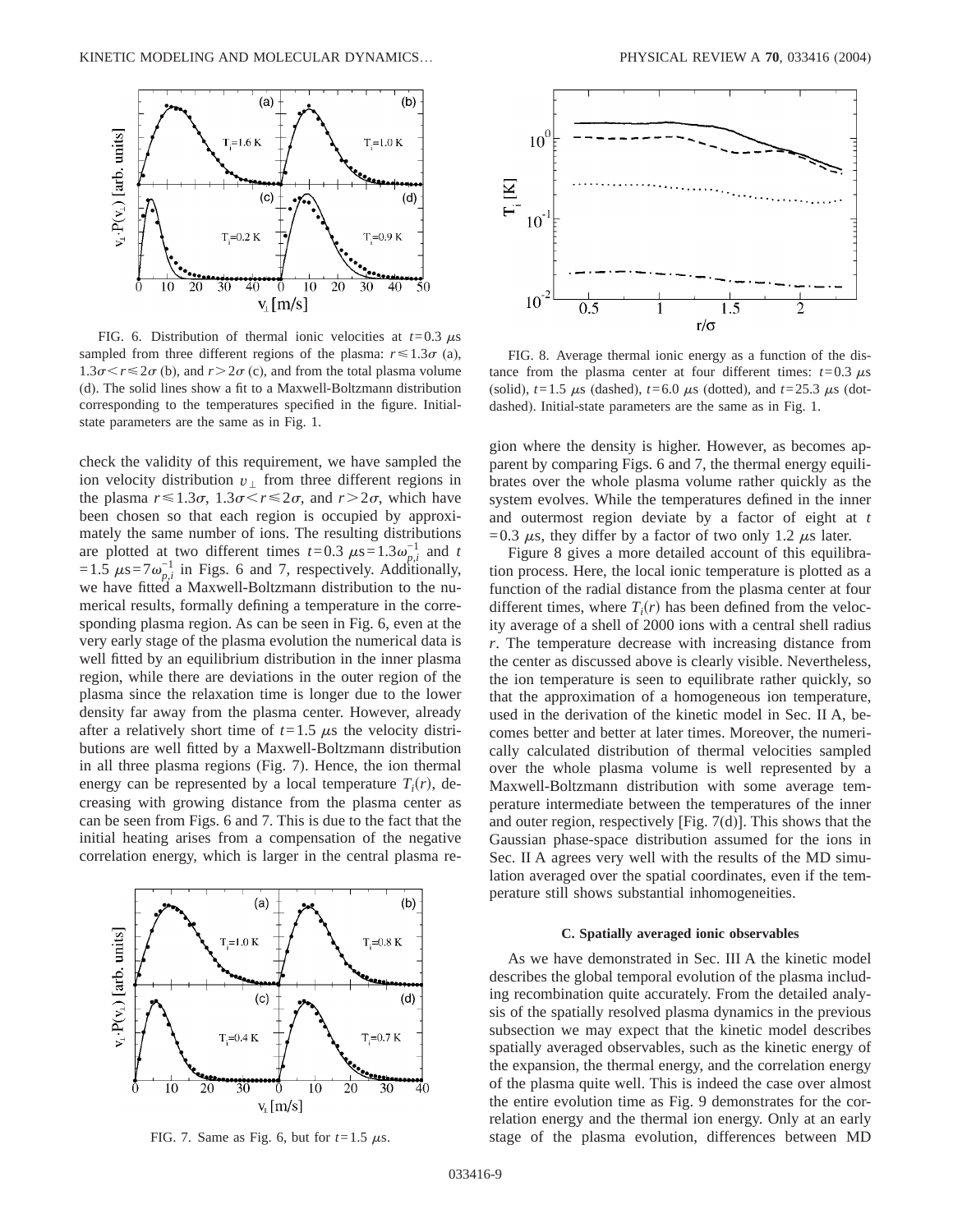

FIG. 9. Correlation energy (solid line, HMD simulation; dotdashed, kinetic result) and thermal ion kinetic energy (dashed, HMD; dotted, kinetic). Initial-state parameters are the same as in Fig. 1. The inset shows the ion thermal energy in the early stage of the relaxation process with its characteristic transiently oscillatory behavior.

simulation and kinetic model are visible, showing that the correlation-time approximation Eq. (17) does not accurately describe this early phase of equilibration starting from a completely uncorrelated state in all details. Since the initial state is very far from equilibrium, the initial relaxation process is not exponential, as assumed in the correlation-time approximation Eq. (17). Rather, it is connected with transient oscillations of the temperature (inset of Fig. 9) which have been found both theoretically [18,34,35] and experimentally [36]. However, the time scale of the initial ion heating as well as the maximum temperature are well reproduced by the simple model. After the system has come sufficiently close to local equilibrium, the quality of the correlation-time approximation becomes better and, once again, good agreement between the two approaches is found, supporting our argument put forward in the derivation of the kinetic approach in Sec. II.

Furthermore, according to both approaches, the correlation energy and the thermal kinetic energy of the ions are almost identical roughly to the time where both curves reach their maximum values, showing that the total correlation energy is completely converted into thermal kinetic energy of the ions, as expressed by Eq. (15c). At later times, this additional kinetic energy is transferred to the outward directed motion of the ions, leading to an indirect enhancement of the plasma expansion by the development of ICs and to adiabatic cooling of the ions. Therefore, the thermal ion kinetic energy starts to deviate from the correlation energy as the plasma expansion sets in.

# **IV. CONCLUSIONS**

In summary, we have presented two different theoretical approaches for the simulation of ultracold neutral plasmas. First, we have introduced a simple kinetic model along the lines of [10], and we have shown how to include a description of ICs into the model in an approximate way. Moreover, we have developed a hybrid molecular dynamics approach which allows for an accurate description of the strongly coupled ion motion on microsecond time scales, by treating the electronic component as a fluid using an adiabatic approximation while the ions are fully accounted for on an MD level.

Supporting our results from [13], both methods show that the inclusion of ICs enhances the number of recombined Rydberg atoms by a few percent, but only slightly affects the macroscopic expansion dynamics of the plasma itself. As we have shown, this is due to the fact that mainly the population of very highly excited states is increased if ICs are taken into account, which have a small binding energy and therefore hardly influence the electron temperature.

By comparison of the two methods, we could show that the simple kinetic description adequately describes the evolution of global, i.e., spatially averaged, plasma observables. Thus, the kinetic model, which allows for a much faster computation, may be used to quickly and efficiently scan the vast space of initial-state parameters, e.g., in order to obtain a "phase diagram" for Rydberg gas–plasma systems [37]. Moreover, it permits extending the description of ultracold plasmas to a parameter range where the plasma is so large that the number of particles  $(N_i \ge 10^6)$  prohibits a MD simulation. Maybe even more importantly, the simple kinetic equations give additional insight into the dynamics beyond that possible on the basis of MD simulations by providing simple evolution equations for the macroscopic parameters describing the plasma state.

On the other hand, spatially resolved quantities such as ionic density, ion velocities or local temperature show deviations from the behavior predicted by the simple kinetic model. However, the developed HMD approach provides a powerful method for the study of these quantities, and for the detailed description of the relaxation dynamics of the strongly coupled ions on a microsecond time scale. Moreover, it permits the study of scenarios where the ions are so strongly coupled that Coulomb crystallization occurs [16], which cannot be described by the kinetic model.

#### **ACKNOWLEDGMENTS**

We gratefully acknowledge helpful discussions with T. C. Killian and F. Robicheaux. This work was supported by the DFG within the priority program SPP1116 (Grant No. RO1157/4).

# **APPENDIX: DERIVATION OF THE CORRELATION FORCE**

In this section, the approximation Eq. (12) for  $\mathbf{F}_{ii}$  is derived. We start from Eq. (7):

$$
\mathbf{F}_{ii} = e^2 \int \rho_i(\mathbf{r}') g_{ii}(\mathbf{r}, \mathbf{r}') \frac{\mathbf{r} - \mathbf{r}'}{|\mathbf{r} - \mathbf{r}'|^3} d\mathbf{r}', \tag{A1}
$$

where the explicit expression  $\varphi_{ii} = e^2 / |\mathbf{r} - \mathbf{r}'|$  for the interionic Coulomb potential has been inserted. In general, the correlation function  $g_{ii}$  is a function of both coordinates **r** and **r**'. However, in the case of a homogeneous density, *gii* depends only on the interparticle distance  $x=|\mathbf{r}-\mathbf{r}'|$ . Since the rel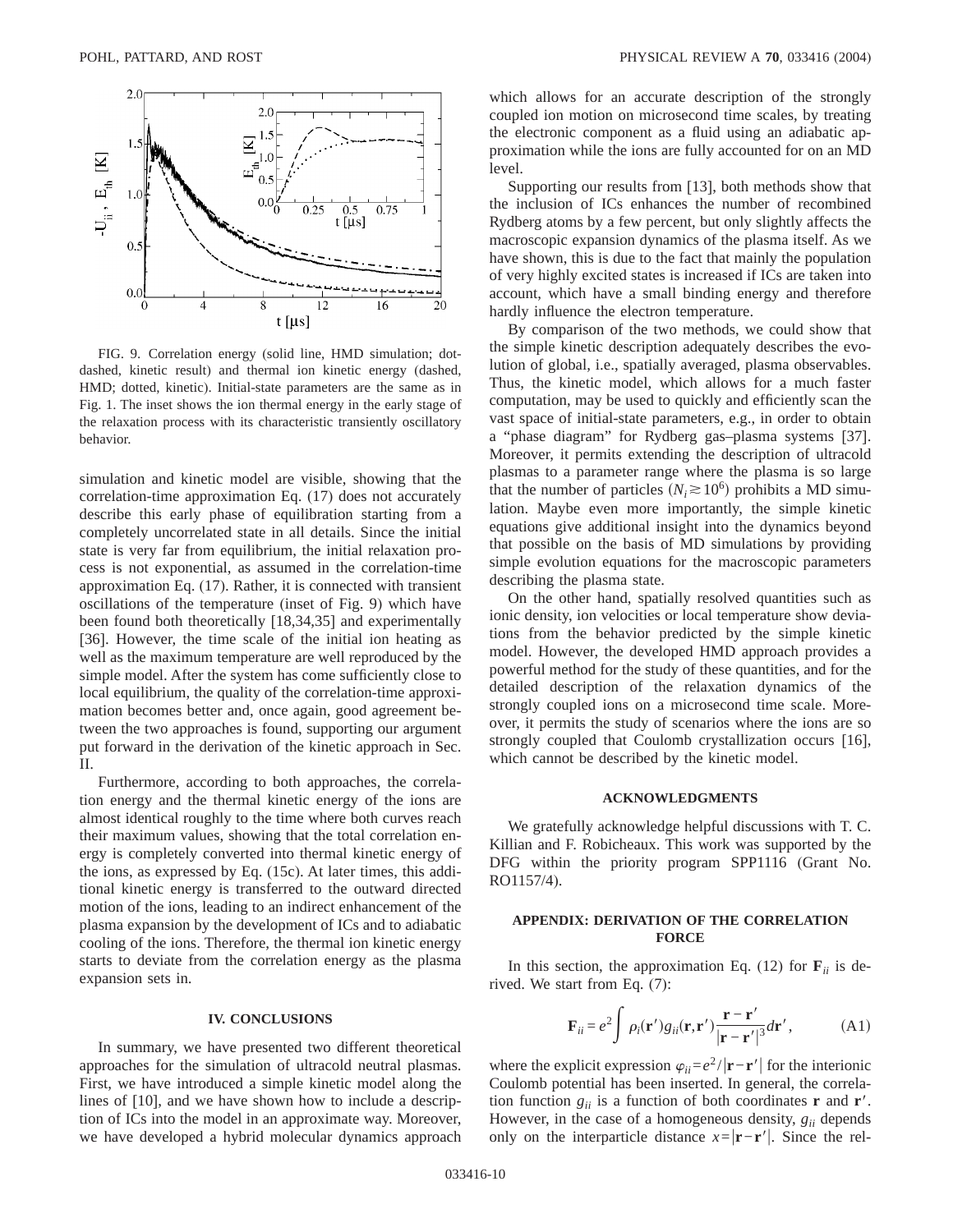evant property which distinguishes the two points **r** and **r**<sup> $\prime$ </sup> is the corresponding density (from the way the plasma is created, no other differences, e.g., that part of the plasma would be in a state with equilibrium correlations while a different part would be totally uncorrelated, are apparent), it seems a reasonable approximation to assume that the space dependence of the correlation function enters only via the densities at the respective coordinates [38]. Hence, we write the correlation function as

$$
g_{ii}(\mathbf{r}, \mathbf{r}') \approx g_{ii}[\rho_i(\mathbf{r}), \rho_i(\mathbf{r}'), |\mathbf{r} - \mathbf{r}'|]. \tag{A2}
$$

With the substitution  $\mathbf{r}' = \mathbf{r} + \mathbf{x}$ , Eq. (A1) becomes

$$
\mathbf{F}_{ii} = -e^2 \int \rho_i(\mathbf{r} + \mathbf{x}) g_{ii} [\rho_i(\mathbf{r}), \rho_i(\mathbf{r} + \mathbf{x}), x] \frac{\mathbf{x}}{x^3} dx. \quad (A3)
$$

Since the correlation function rapidly decreases for distances x larger than the correlation length  $\lambda_c$ , we may restrict the integration in Eq. (A3) to a sphere with a radius of approximately  $\lambda_c$ . If the plasma density does not vary strongly on the scale of the correlation length, we may use a linear Taylor expansion of the density

$$
\rho_i(\mathbf{r} + \mathbf{x}) \approx \rho_i(\mathbf{r}) + \mathbf{x} \cdot \nabla \rho_i(\mathbf{r})
$$
 (A4)

and the correlation function

$$
g_{ii}(\rho_i, \rho'_i, x) = g_{ii}(\rho_i, \rho_i, x) + \left. \frac{\partial g_{ii}(\rho_i, \rho'_i, x)}{\partial \rho'_i} \right|_{\rho'_i = \rho} (\mathbf{x} \cdot \nabla \rho_i),
$$
\n(A5)

where  $\rho_i = \rho_i(\mathbf{r})$  and  $\rho'_i = \rho_i(\mathbf{r} + \mathbf{x})$ .

Substitution of Eq. (A4) and (A5) into Eq. (A3) and keeping only terms up to linear order in  $\mathbf{x} \cdot \nabla \rho_i$  yields

$$
\mathbf{F}_{ii} = -e^2 \bigg( \int \frac{\mathbf{x}}{x^3} \rho_i g_{ii}(\rho_i, x) dx + \int \frac{\mathbf{x}}{x^3} g_{ii}(\rho_i, x) (\mathbf{x} \cdot \nabla \rho_i) dx \n+ \frac{1}{2} \int \frac{\mathbf{x}}{x^3} \rho_i \frac{\partial g_{ii}(\rho_i, x)}{\partial \rho_i} (\mathbf{x} \cdot \nabla \rho_i) dx \bigg),
$$
\n(A6)

where  $g_{ii}(\rho_i, x) \equiv g(\rho_i, \rho'_i, x)|_{\rho'_i = \rho_i}$  and we have used the relation

$$
\frac{\partial}{\partial \rho_{i}} [g_{ii}(\rho_{i}, \rho'_{i}, x)]_{\rho'_{i} = \rho_{i}} = \left. \frac{\partial g(\rho_{i}, \rho'_{i}, x)}{\partial \rho_{i}} \right|_{\rho'_{i} = \rho_{i}}
$$
\n
$$
+ \left. \frac{\partial g_{ii}(\rho_{i}, \rho'_{i}, x)}{\partial \rho'_{i}} \right|_{\rho'_{i} = \rho_{i}}
$$
\n
$$
= 2 \left. \frac{\partial g(\rho_{i}, \rho'_{i}, x)}{\partial \rho'_{i}} \right|_{\rho'_{i} = \rho_{i}}, \quad (A7)
$$

which follows from the symmetry of *gii* under particle exchange, i.e., under exchange of  $\rho_i$  and  $\rho'_i$ . Since the integrand of the first integral in Eq. (A6) is an odd function in **x** the first term vanishes. The second term yields after some manipulations

$$
e^{2} \int \frac{\mathbf{x}}{x^{3}} g_{ii}(\rho_{i}, x) (\mathbf{x} \cdot \nabla \rho_{i}) d\mathbf{x} = \frac{e^{2}}{3} \nabla \rho_{i} \int \frac{g_{ii}(\rho_{i}, x)}{x} d\mathbf{x}.
$$
\n(A8)

Analogously, the third term can be written as

$$
\frac{e^2}{2} \int \frac{\mathbf{x}}{x^3} \rho_i \frac{\partial g_{ii}(\rho_i, x)}{\partial \rho_i} (\mathbf{x} \cdot \nabla \rho_i) d\mathbf{x} = \frac{e^2}{6} \rho_i \nabla \rho_i \frac{\partial}{\partial \rho_i} \int \frac{g_{ii}(\rho_i, x)}{x} d\mathbf{x},
$$
\n(A9)

which together lead to

$$
\mathbf{F}_{ii} = -\frac{e^2}{6} \nabla \rho_i \left[ \int \frac{g_{ii}(\rho_i, x)}{x} dx + \frac{\partial}{\partial \rho_i} \left( \rho_i \int \frac{g_{ii}(\rho_i, x)}{x} dx \right) \right].
$$
\n(A10)

Finally, substitution of the definition of the correlation energy *u* as given by Eq. (13) yields the result Eq. (12). An analogous calculation for the expression of the correlation energy Eq. (9) leads to the familiar LDA result [38]

$$
U_{ii} = \frac{e^2}{2N_i} \int \rho_i(\mathbf{r}) \rho_i(\mathbf{r'}) g_{ii}(\mathbf{r}, \mathbf{r'}) \frac{1}{|\mathbf{r} - \mathbf{r'}|} d\mathbf{r'} d\mathbf{r} = N_i^{-1} \int \rho_i u_{ii} d\mathbf{r}.
$$
\n(A11)

- [1] T. C. Killian, S. Kulin, S. D. Bergeson, L. A. Orozco, C. Orzel, and S. L. Rolston, Phys. Rev. Lett. **83**, 4776 (1999).
- [2] S. Kulin, T. C. Killian, S. D. Bergeson, and S. L. Rolston, Phys. Rev. Lett. **85**, 318 (2000).
- [3] T. C. Killian, M. J. Lim, S. Kulin, R. Dumke, S. D. Bergeson, and S. L. Rolston, Phys. Rev. Lett. **86**, 3759 (2001).
- [4] M. P. Robinson, B. L. Tolra, M. W. Noel, T. F. Gallagher, and P. Pillet, Phys. Rev. Lett. **85**, 4466 (2000).
- [5] E. Eyler, A. Estrin, J. R. Ensher, C. H. Cheng, C. Sanborn, and P. L. Gould, Bull. Am. Phys. Soc. **45**, 56 (2000).
- [6] P. L. Gould, S. M. Farooqi, S. Krishnan, J. Stanojevic, D. Tong, Y. P. Zhang, J. R. Ensher, A. Estrin, C.-H. Cheng, and E. E. Eyler, in *Interactions in Ultracold Gases: From Atoms to*

*Molecules*, edited by M. Weidemüller and C. Zimmermann (Wiley-VCH, Weinheim, 2003), p. 270.

- [7] S. G. Kuzmin and T. M. O'Neil, Phys. Rev. Lett. **88**, 065003 (2002).
- [8] S. G. Kuzmin and T. M. O'Neil, Phys. Plasmas **9**, 3743 (2002).
- [9] S. Mazevet, L. A. Collins, and J. D. Kress, Phys. Rev. Lett. **88**, 055001 (2002).
- [10] F. Robicheaux and J. D. Hanson, Phys. Rev. Lett. **88**, 055002 (2002).
- [11] F. Robicheaux and J. D. Hanson, Phys. Plasmas **10**, 2217 (2003).
- [12] A. N. Tkachev and S. I. Yakovlenko, Quantum Electron. **31**,